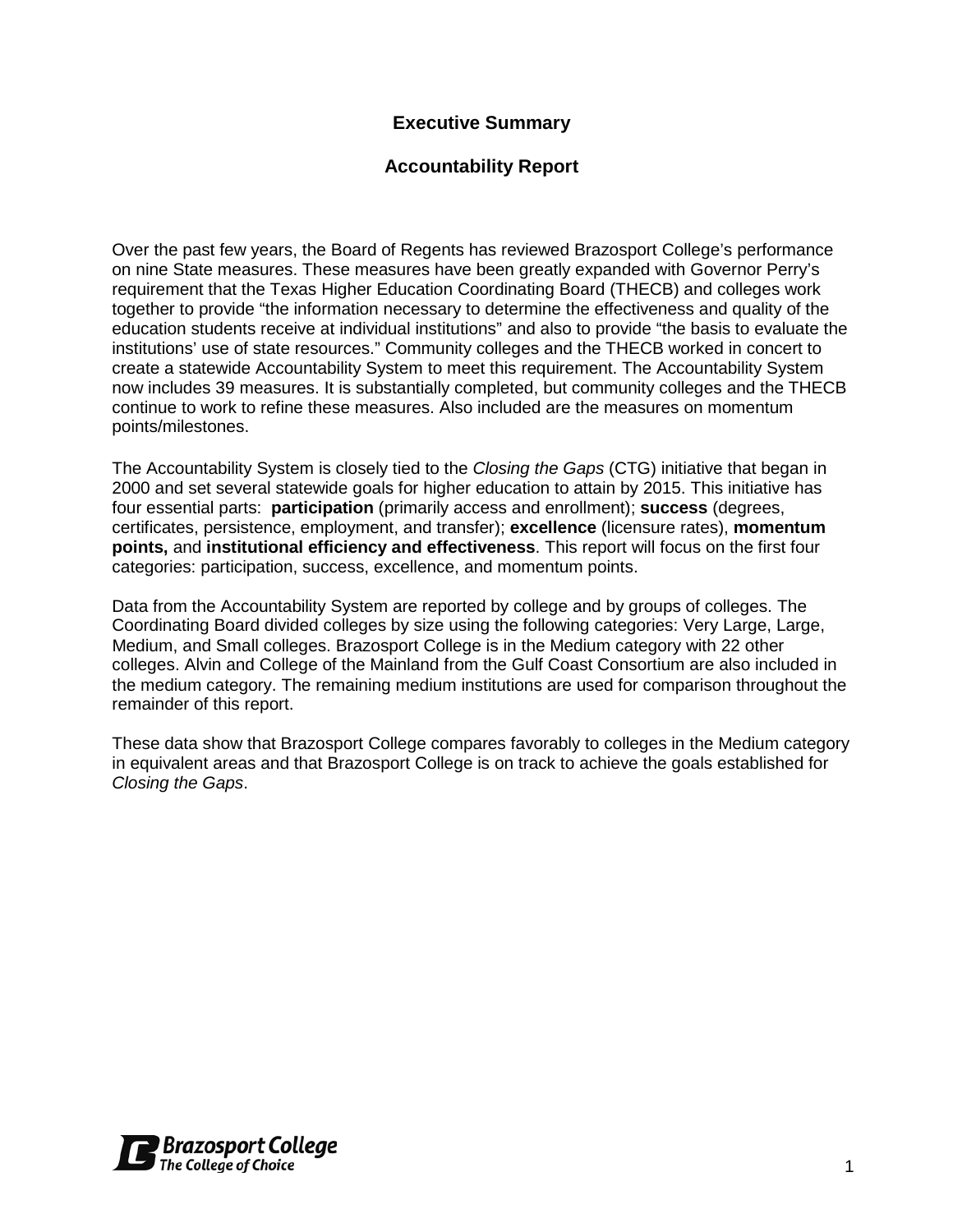# **PARTICIPATION**

## **I. Fall Enrollments by Ethnicity**

The Texas Higher Education Coordinating Board (THECB) began reporting enrollment data using the new Federal race and ethnicity standards with fall 2010 enrollment data. Students are permitted to self-identify their ethnicity and race, which also permits them to select more than one race and/or ethnic category. This change is designed to more accurately reflect student's racial and ethnic background by not limiting responses to only one racial or ethnic category. Students now select from seven categories; American Indian or Alaska Native, Asian, African American, Hispanic, Native Hawaiian or Other Pacific Islander, White, and Two or More Races. The fall semester of the new reporting standards, many students elected not to report their ethnicity. This is reflected in the large "other" category responses.



The above graph shows fall enrollments by ethnicity and total enrollment for the past four fall semesters (2010 – 2013). Overall, total fall 2013 enrollment increased slightly (+2.8%) compared to the previous fall semester. Brazosport College's increase in enrollment is attributed to such things as outreach programs and industry new hire programs. Compared to the average fall enrollment change across all Texas community colleges (-0.4%), Brazosport College's 2.8% increase is positive.

Note: The Texas Association of Community Colleges report fall 2013 enrollment decreased an average of 0.4% across all Texas community colleges (http://www.tacc.org/documents/Fall13\_CBenroll.pdf).

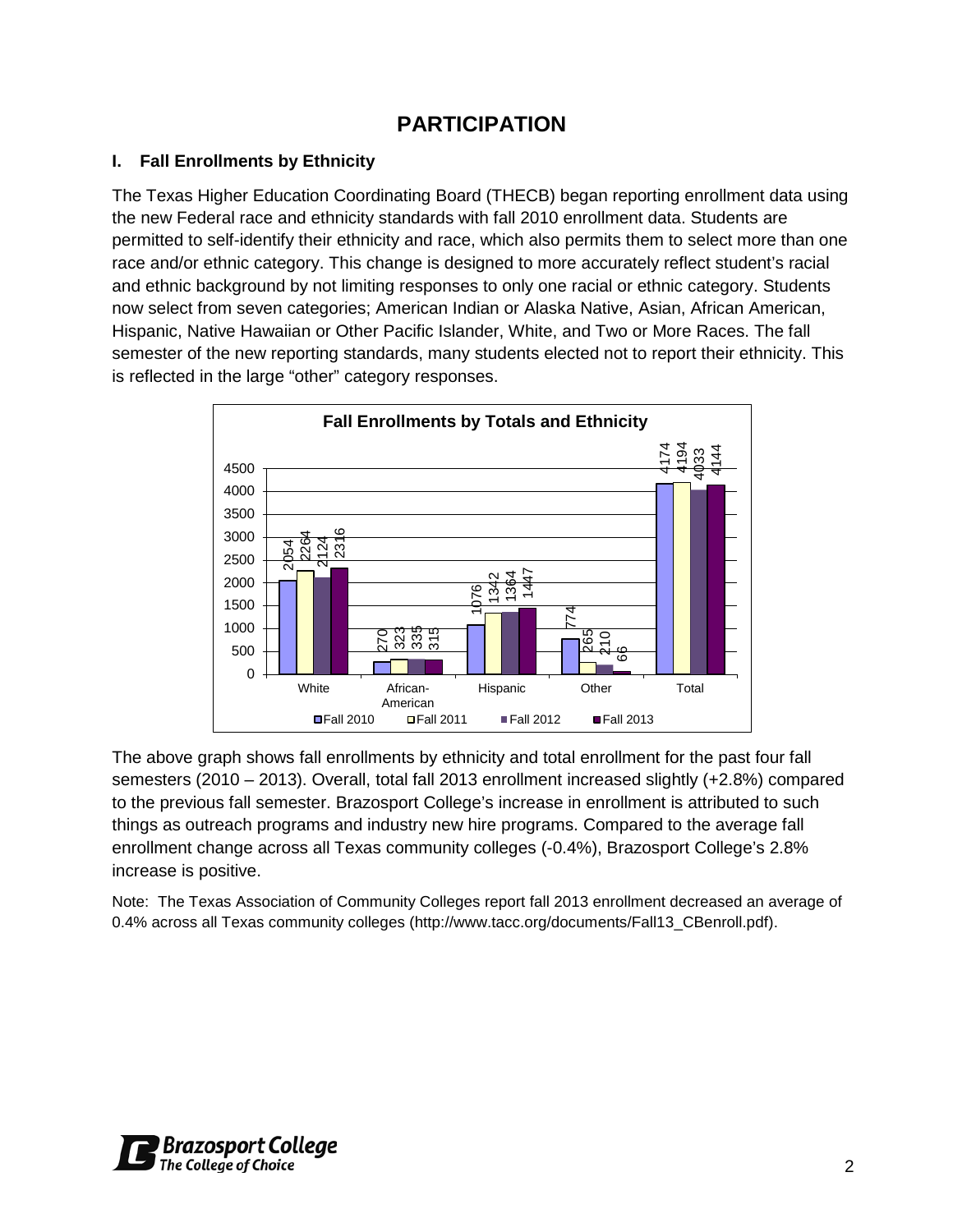

Brazosport College's fall 2013 credit enrollment is currently at approximately 94% of the *Closing the Gap* target. With the current enrollment management programs in place, it is possible to achieve the 2015 total enrollment goal. The *Closing the Gap* target for the Hispanic ethnic category has been met and exceeded this fall semester; however, the *Closing the Gaps* goal by the African-American ethnic category has not yet been attained.

| Service Area Representation (%) |        |        |        |        |
|---------------------------------|--------|--------|--------|--------|
| <b>Ethnicity</b>                | FY2009 | FY2010 | FY2011 | FY2012 |
| White                           | 6.5    | 8.4    | $-0.9$ | 2.8    |
| African-American                | $-1.0$ | $-1.7$ | $-1.4$ | $-4.2$ |
| Hispanic                        | $-3.4$ | $-4.7$ | $-5.1$ | 4.0    |
| Other                           | $-2.1$ | $-2.0$ | 7.4    | $-2.6$ |
| Gender                          |        |        |        |        |
| Male                            | $-4.5$ | $-4.9$ | $-6.3$ | $-1.8$ |
| Female                          | 4.5    | 4.9    | 6.3    | 1.8    |

## **II. Enrollment and Service Area Representation**

This table shows the percentage gap between the ethnic/gender percentages enrolled at Brazosport College and the ethnic/gender percentages in the service area population. For example, the 2.8 indicates that in the fiscal year 2012, the percentage of Whites enrolled at Brazosport College was 2.8% greater than the percentage of Whites in the service area population, suggesting that Whites were over-represented for that fiscal year.

For the first time over the past four years, the Hispanic ethnic category is over represented in fiscal year 2012. The percentage of African-Americans is more under-represented this fiscal year than in the past years. This could be an indication that students are not clear how to answer the new federally required ethnicity/race question on their application. Therefore, more students have selected the "more than one race" category which makes it difficult to determine service area representation by ethnicity.

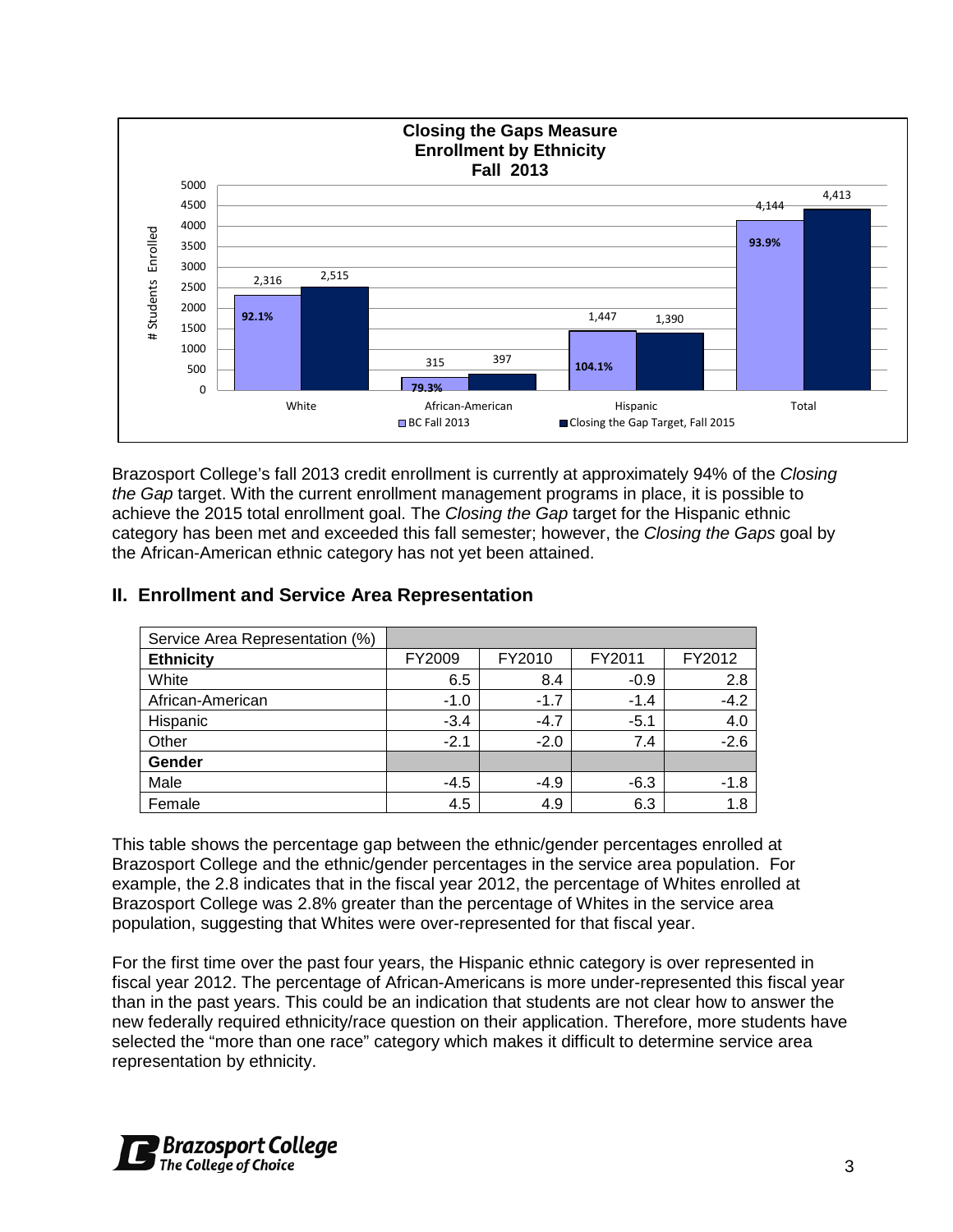## **III. Semester Credit Hours/Contact Hours**

| <b>Semester Credit Hours</b> | FY2008  | FY2011    | FY2012    | %Change<br>FY2008 to<br>FY2012 | %Change<br>FY2011 to<br>FY2012 |
|------------------------------|---------|-----------|-----------|--------------------------------|--------------------------------|
| Academic                     | 49,136  | 63,019    | 59,195    | 20.5%                          | $-6.1%$                        |
| Technical                    | 18,971  | 20,803    | 21,471    | 13.2%                          | 3.2%                           |
| <b>Contact Hours</b>         |         |           |           |                                |                                |
| Academic                     | 893,200 | 1,153,920 | 1,071,056 | 19.9%                          | $-7.2%$                        |
| Technical                    | 577,904 | 572,880   | 619,312   | 7.2%                           | 8.1%                           |
| <b>Community Education</b>   | 44,419  | 55,131    | 46,753    | 5.3%                           | $-15.2%$                       |

Both credit and contact hours for academic, technical, and community education programs have increased over the past five years. When FY2012 is compared to FY2011, there is a decrease in academic credit and contact hours and community education contact hours. The decrease in FY2012 enrollment is possibly the reason for the decrease in academic credit and contact hours. Community Education is revising programs and expects to see an increase in enrollment and contact hours.

#### **IV. Full-Time/Part-Time Student Enrollment by Totals and Ethnicity**



Note: Data in this graph include only credential-seeking students.

A student is considered full-time if he or she is enrolled in 12 or more semester credit hours and part-time if enrolled in fewer than 12 semester credit hours. For the past few years, the percentage of part-time students at Brazosport College (BC) has been in the range of 69-73%. In the fall 2012 semester, BC part-time credential seeking student enrollment rose to a high of 75%. BC continues to have a higher percentage of part-time students than many colleges of its size. In fact, when comparing BC to other Medium colleges, the percentage of part-time students at other Medium colleges was 13% lower than BC (62% Medium colleges *vs*. 75% BC).

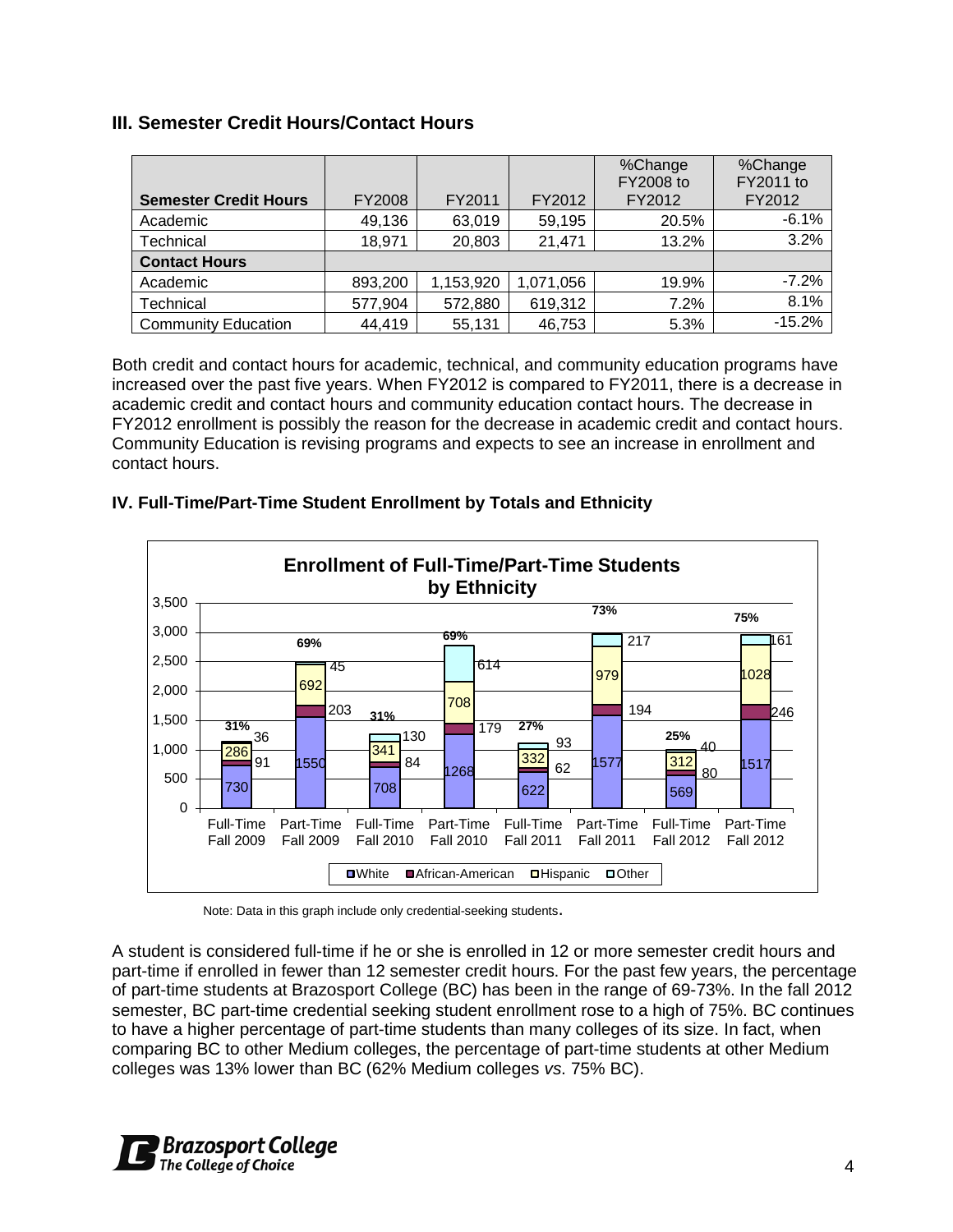## **SUCCESS**





Note: FY2010 data was omitted due to invalid data in that cohort.

This graph shows the percentage of first-time, full-time, credential-seeking undergraduates by entering cohort that have graduated, or are still enrolled in Texas public and private higher education after six academic years, disaggregated by ethnicity. A significant increase in the six year graduation and persistence occurred within the Hispanic ethnic category.



Note: Small sample sizes.

Compared to other Medium colleges in fiscal year 2012, Brazosport College's graduation and persistence rate was higher across **all** ethnic categories. In fact, graduation and persistence rates were significantly higher among White and Hispanic ethnic categories when compared to Medium colleges (BC increase compared to Medium colleges: Whites: +9.9 points, African-Americans: +3.6 points, and Hispanics: +9.0 points).

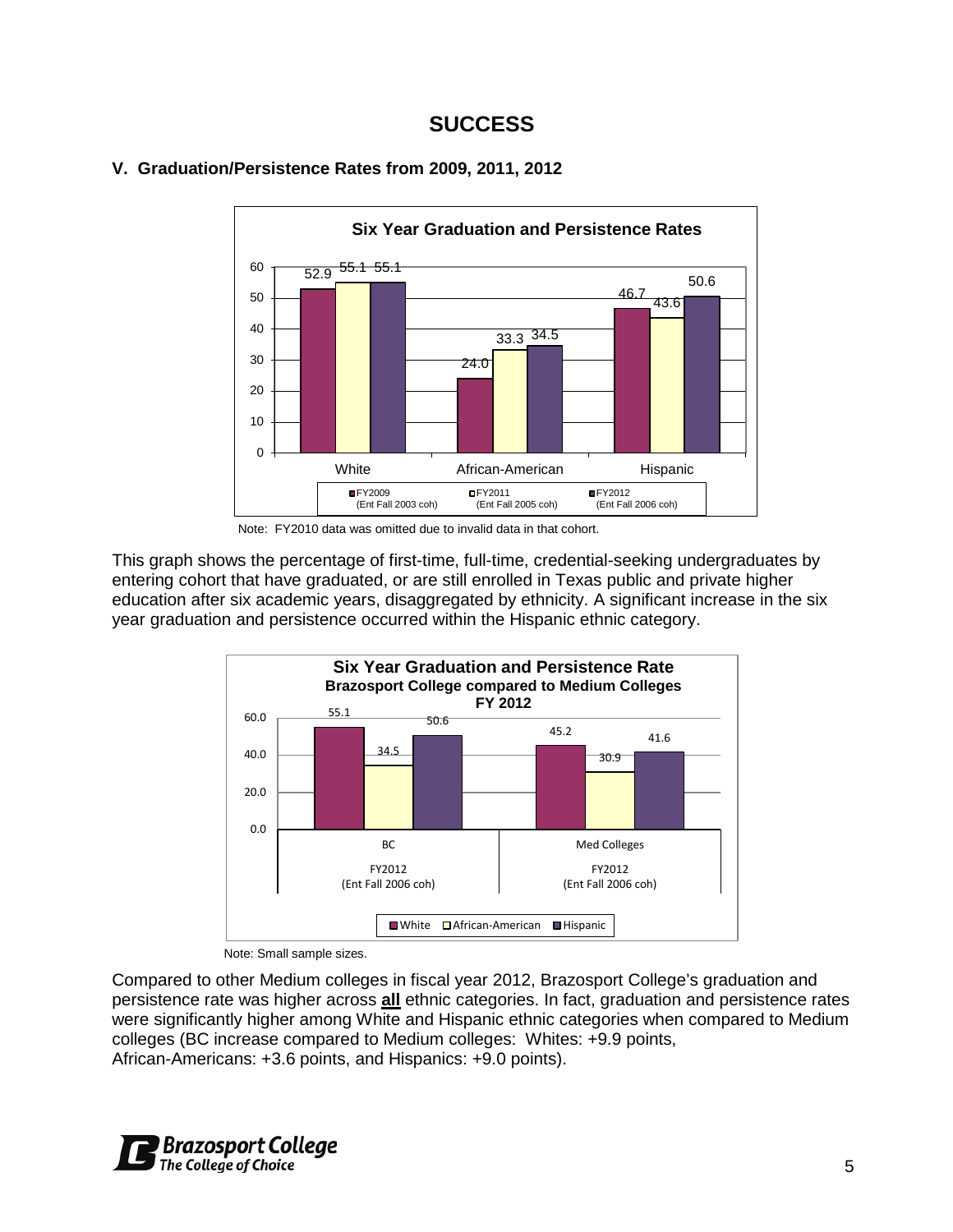#### **VI. Degrees and Certificates Awarded**



During fiscal year 2012, Brazosport College awarded the highest number of degrees and certificates over the past four years. In fact, the number of degrees and certificates awarded more than doubled (+63%) compared to FY2009. Because of the new federal race/ethnicity reporting that became effective fall 2010, longitudinal comparisons are difficult to make by ethnic category prior to FY2011. However, when comparing FY2012 to FY2011 by ethnic category, the number of degrees and certificates awarded significantly increased in the White and Hispanic categories.

#### **VII. Percent of Students Who Transfer to a Senior**



This measure includes the cohort of first-time students who enrolled at Brazosport College (BC) six years prior to the year reported and accumulated at least 30 credit hours at the institution

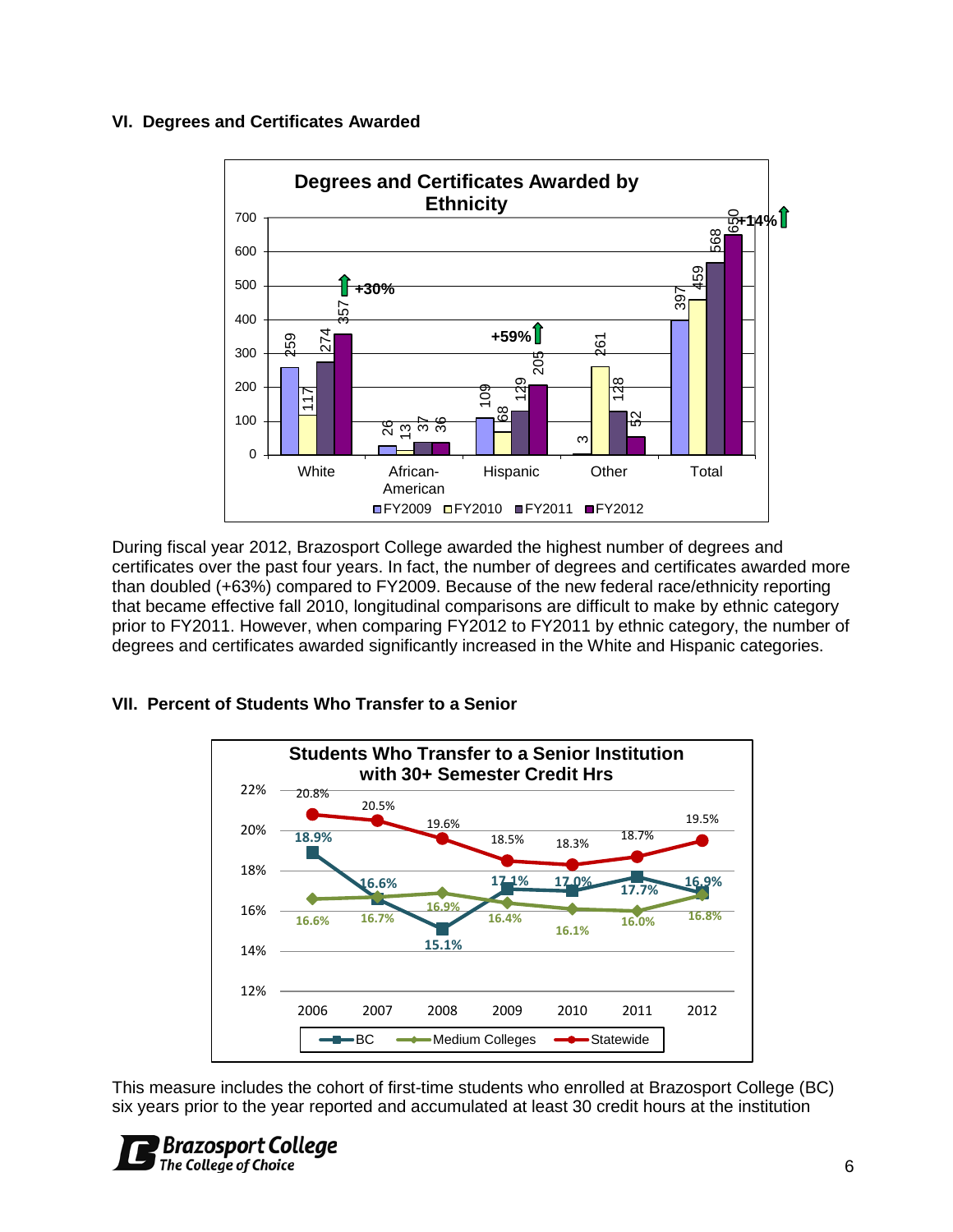before transferring. Although this report omits students who completed fewer than 30 semester credit hours before transfer, it does provide a way of comparing transfer results among similar colleges. BC's 2012 transfer rate is comparable to Medium colleges and below the statewide transfer rate.



#### **VIII. Status After Graduation**



These two graphs show differences in enrollment status between academic and technical students six months after graduation. The largest difference is the number of students who are employed only within six months of graduation. Almost nine out of ten (89.3%) technical students are employed only compared to approximately one-half (51.2%) of the academic students.

## **Brazosport College** The College of Choice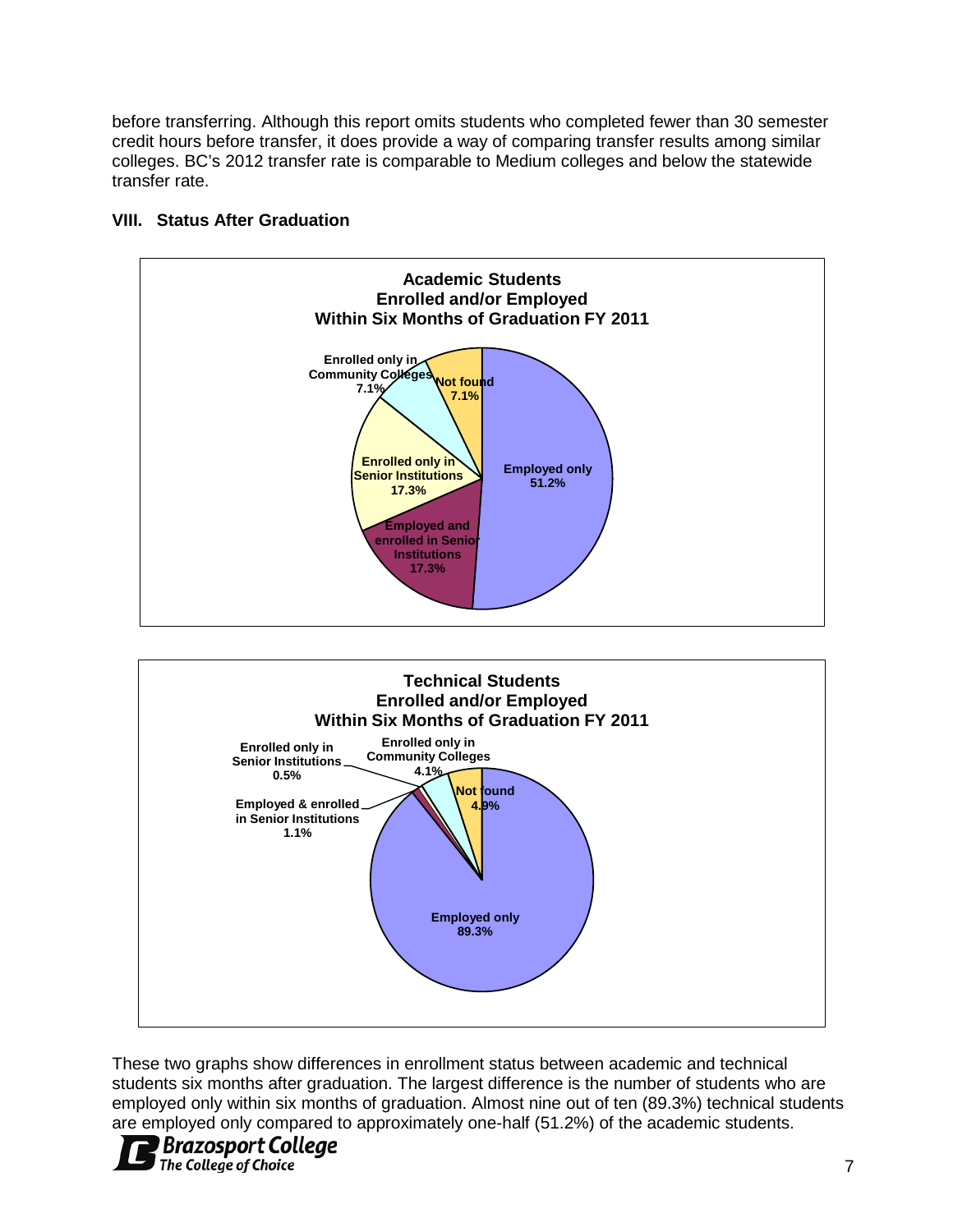However, academic students are more likely to continue their education within six months of graduation. Approximately one-fourth (24.4%) of academic students are enrolled only in senior institutions or community colleges compared to less than one out of ten (4.6%) technical students.

# **EXCELLENCE**

#### **IX. Licensure Rates**

| <b>Licensure Pass Rates</b>                      | 2007 | 2008 | 2009 | 2010 | 2011 |
|--------------------------------------------------|------|------|------|------|------|
| Massage Therapy                                  | 100  | 100  | 100  | 72   | 60   |
| Food Preparation Manager-Culinary Arts           | 75   | 56   | 100  | 100  | 100  |
| Law Enforcement, Peace Officer-Academy           | 89   | 97   | 100  | 100  | 100  |
| <b>Emergency Medical Technician-Basic</b>        | 80   | 70   | 67   | 82   | 56   |
| <b>Emergency Medical Technician-Intermediate</b> | 63   | 67   | 67   | 50   | 100  |
| Nurse-LVN                                        | 100  | 100  | 100  | 100  | 100  |
| Nurse Aide                                       | 100  | $-$  | --   | 80   | 100  |
| <b>Associate Degree Nursing</b>                  | --   | --   |      | 93   | 100  |

Over the past five years, Brazosport College has made progress in improving the pass rates in several of its programs. Six out of the eight programs achieved 100% pass rate while the remaining two programs showed decreases in pass rates. Licensure pass rates include only results for first-time test takers. Students have opportunities to retest on State licensure exams.

# **MOMENTUM POINTS/MILESTONES**

In FY2009, the Texas Higher Education Coordinating Board added a new category of measure on momentum points and milestones to the Accountability Report. A momentum point is defined as *a measurable educational attainment that is correlated to a milestone*. In the Accountability System, examples of momentum points are students who pass the first college-level math course. A milestone is defined as *a measurable educational achievement that we can attribute to students' success*. In the Accountability System, examples of milestones would be students who receive degrees or certificates. The Texas Higher Education Coordinating Board developed this measure from a model described by the National Center for Higher Education Management Systems.

The Higher Education Coordinating Board (THECB) has proposed formula funding recommendations for the 2014-2015 biennium using momentum points. A proposed three year implementation plan began in FY2012-13 with data gathering. Fiscal year 2013-14 was proposed as a "learning year" by forming a committee to determine the methodology for awarding momentum points funding. Fiscal year 2014-15 was proposed as the first year to allocate the incentive funds.

In reviewing momentum point/milestone data, Brazosport College increased the total annual momentum points by 25% over the past four years when comparing FY2012 to FY2009. However, even though individual milestones increased in most categories, the overall momentum point increase was only 4% when comparing FY2012 to the previous year.